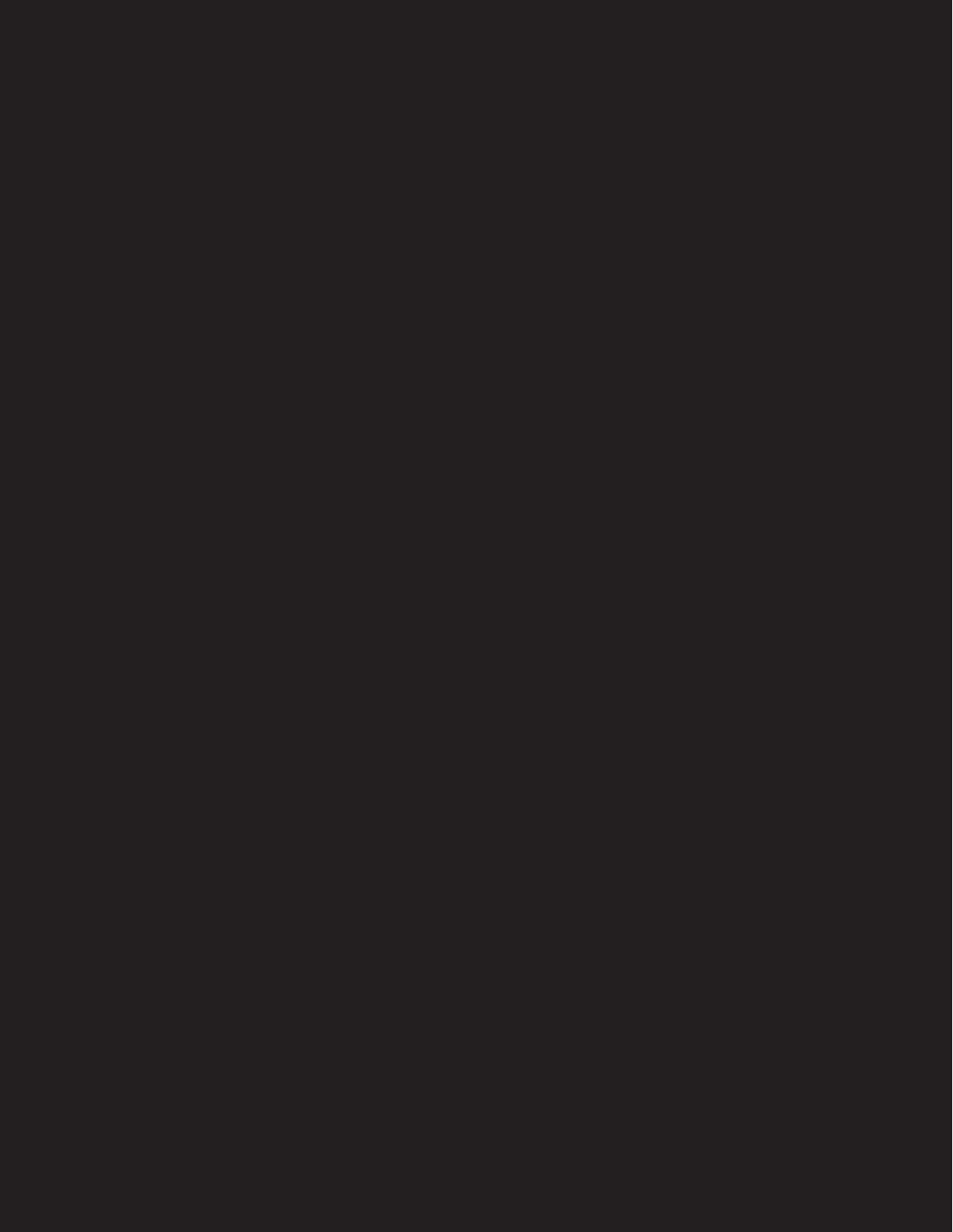# 2007 State Street Hedge Fund Research Study

## **Background**

State Street, in conjunction with the Global Absolute Return Congress (Global ARC), conducted a study among institutional investors at the 2006 Global ARC event, held in Boston on October 23-25, 2006. The study results reflect the role of alternative investments, including hedge funds and private equity, in institutional investors' portfolios and their general views on these investment strategies.

Institutional investors are represented by a cross section of global conference attendees including corporations, public and government pension plans, endowments and foundations. According to Global ARC, the responding institutions collectively manage more than \$1 trillion total assets in their investment portfolios. Other conference attendees, including hedge fund managers, fund of hedge fund managers, consultants and service providers, were not eligible to participate in the study.

#### **Respondent Breakdown**

- **A** Corporate Pensions
- **B** Public Pensions
- **C** Endowments/Foundations

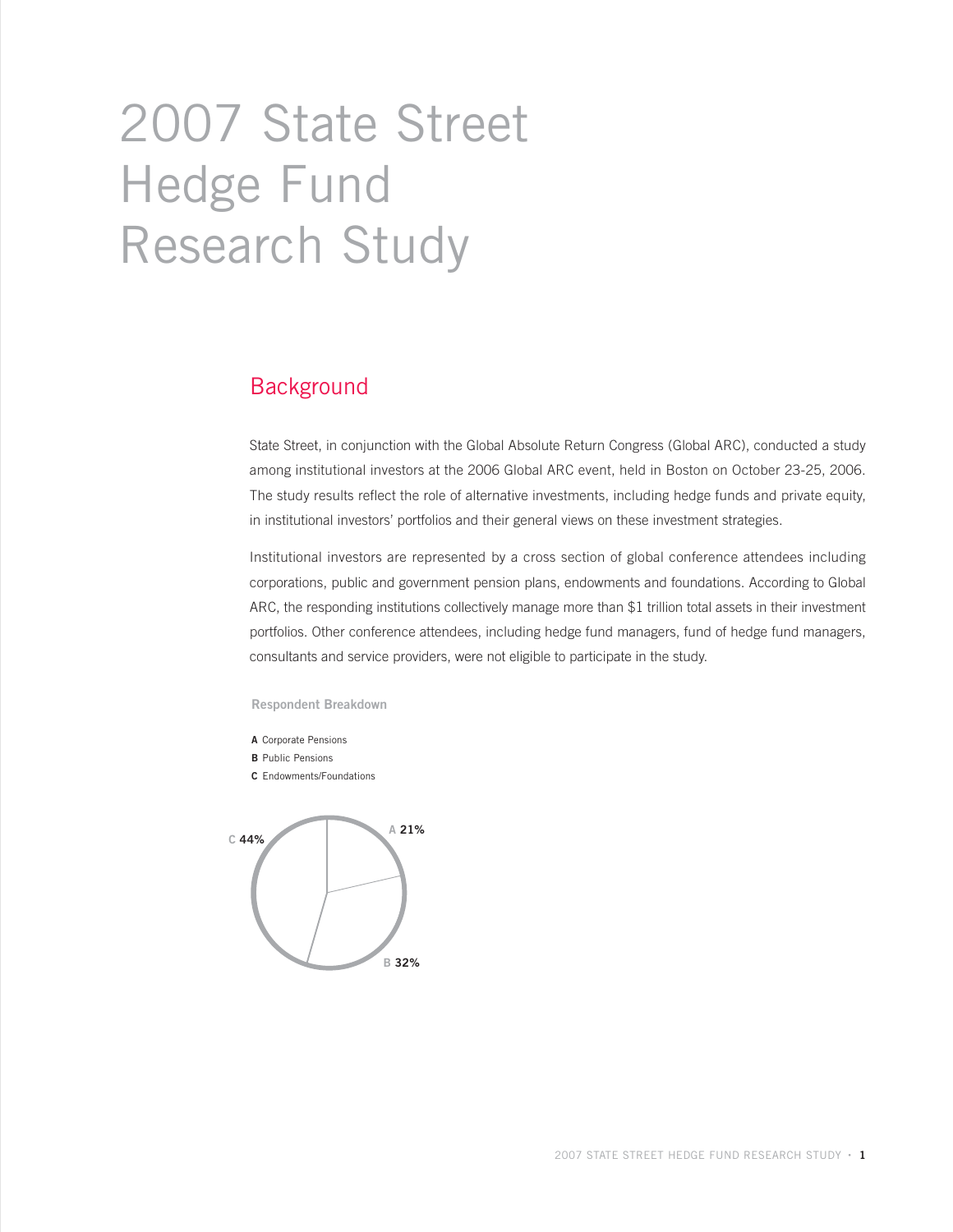## Methodology

The information contained in this report is derived from a Web-based study conducted during the event. One delegate from each participating organization anonymously and confidentially recorded his or her organization's views on hedge funds and private equity funds. Results for each question reflect the views of the entire pool of respondents.

## Key Findings

#### **1. Institutions continue to increase allocations to alternative investment vehicles.**

HEDGE FUND PROGRAMS COMPRISE A LARGER SHARE OF INSTITUTIONAL INVESTORS' OVERALL PORTFOLIO ALLOCATION. Nearly two-thirds (64%) of institutions reported having more than 5% of their portfolio allocated to hedge funds. This represents a marked increase over 2005, when only about half (48%) of plans had this level of allocation to hedge funds. Also in 2006, more plans began investing in hedge funds, as demonstrated by a drop in the number of plans not invested in hedge funds from 16% to only 4% today.

**Percent of Portfolio Allocated to Hedge Funds**



- **B** Between 1% and 5%
- **C** Between 5% and 10%
- **D** 10% or more



ON THE PRIVATE EQUITY SIDE, ALLOCATIONS HAVE REMAINED MORE OR LESS STABLE YEAR-OVER-YEAR, INCHING UP ONLY SLIGHTLY. However, all responding institutions now have an allocation to private equity. By contrast, 10% of respondents in last year's study reported they had no private equity allocation.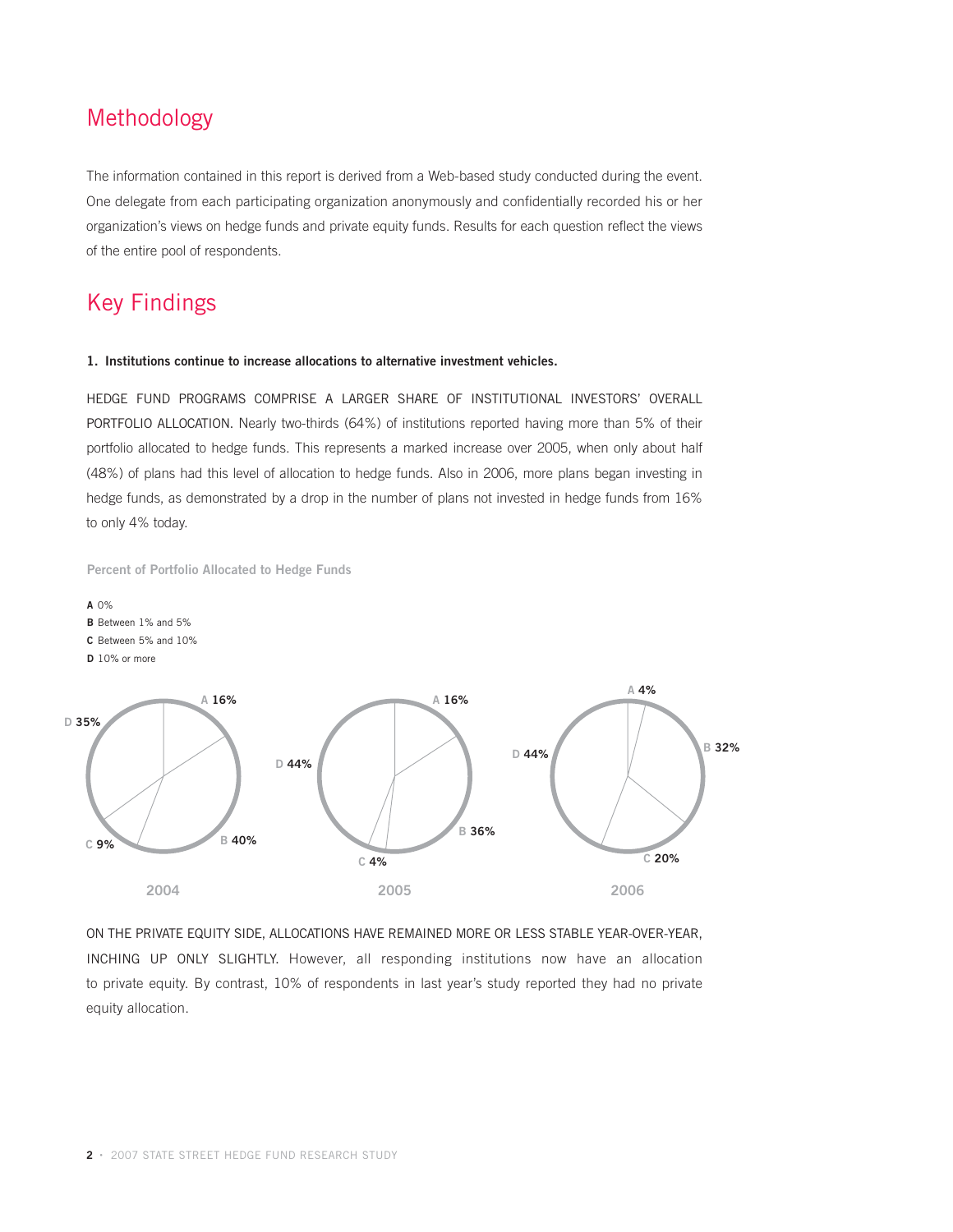**Percent of Portfolio Allocated to Private Equity**



THE NUMBER OF DIRECT HEDGE FUND MANAGERS HIRED ON A PER-INSTITUTION BASIS HAS RISEN. Today, over half of institutions invest with more than 10 direct hedge fund managers and 44% invest with more than 20. This implies that portfolio construction of at least half of institutional investors is in line with current empirical evidence that supports a properly diversified portfolio of hedge funds to mitigate systemic risk.

WHILE DIRECT INVESTMENT HAS GAINED MOMENTUM AMONG INSTITUTIONAL INVESTORS, THERE HAS ALSO BEEN AN INCREASE IN PLANS THAT CHOOSE TO INVEST VIA NON-DIRECT VEHICLES. That figure rose from 14% last year to 24% this year. This may be due to the influx of new investors into hedge fund investing. Study results from the 12 months earlier study indicated that new investors prefer the fund of funds route overwhelmingly.



**How many direct hedge fund managers does your organization utilize?**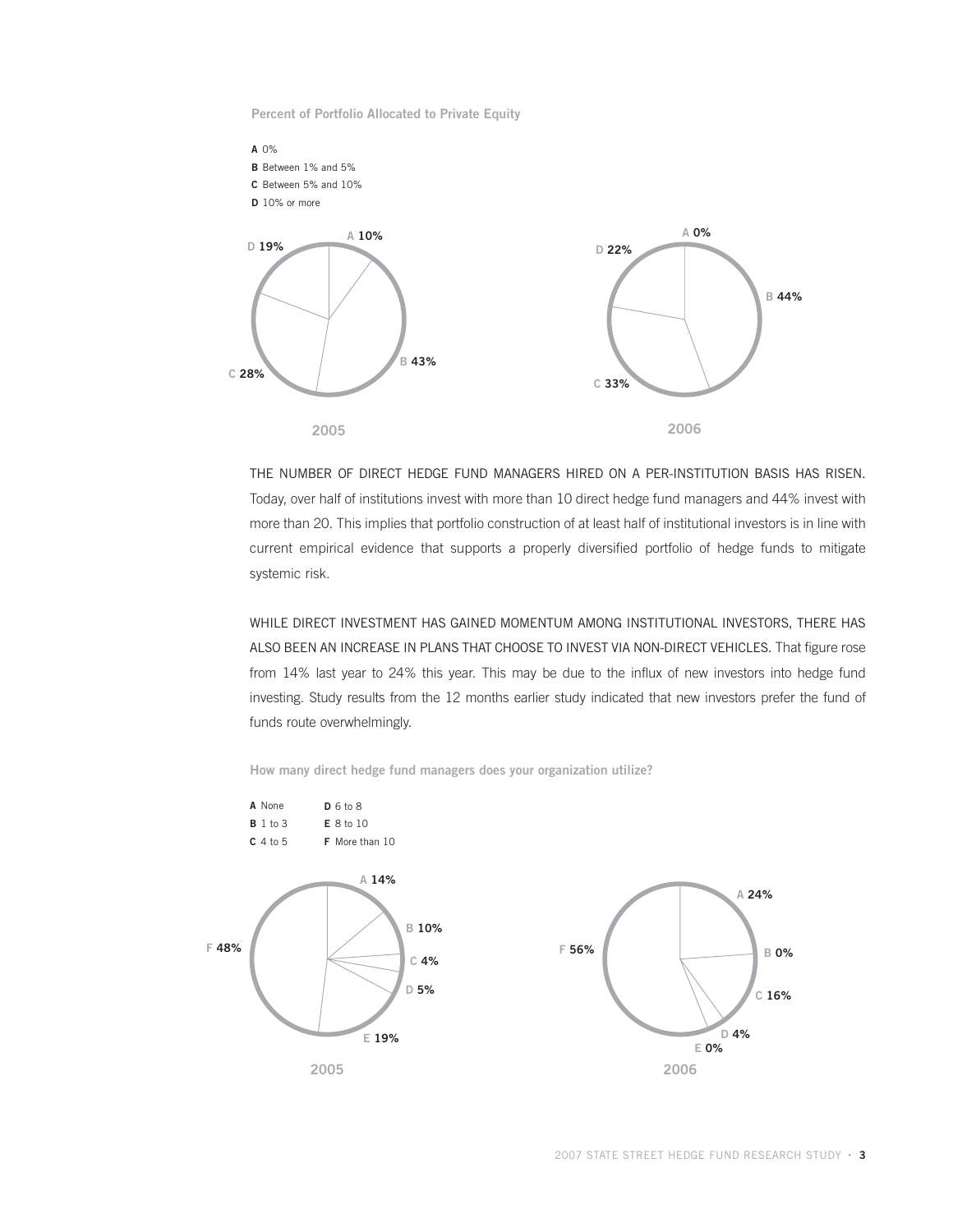INVESTMENT IN FUND OF HEDGE FUNDS IS CONCENTRATED AMONG FEWER OF SUCH MANAGERS AND MORE INSTITUTIONS ARE NOT INVESTING VIA FUND OF FUNDS. Sixty percent of institutions say they invest with between 1 and 3 fund of hedge fund managers (up from 43% last year). Nearly a third (32%) of institutions do not use the services of a fund of fund manager, up from 28% last year. Only 8% invest with more than 5 such managers, representing a drop from 15% last year. Two trends appear to be underway: new investors to hedge funds are hiring fund of fund managers, but fewer of them. Investors who have been investing longer using this approach are looking to reduce fees and in the process are leaving (or have already left) fund of funds entirely in favor of investing directly in hedge funds.

**How many fund of hedge fund managers does your organization utilize?**



## **2. Investment boards and trustees continue to gain comfort with hedge funds as a component of their portfolio allocation and more dedicate a greater percentage of time discussing them.**

OVER HALF OF SURVEY RESPONDENTS SAID THAT THEIR GOVERNING BODIES WERE MORE COMFORTABLE INVESTING WITH HEDGE FUNDS, AS COMPARED WITH THE RESULTS OF LAST YEAR'S STUDY WHEN 81% EXPRESSED THIS VIEW. On the other hand, 40% described their comfort level as remaining the same, and only 8% said they were not more comfortable. This represents an improvement over last year, when 19% said their comfort level had not increased.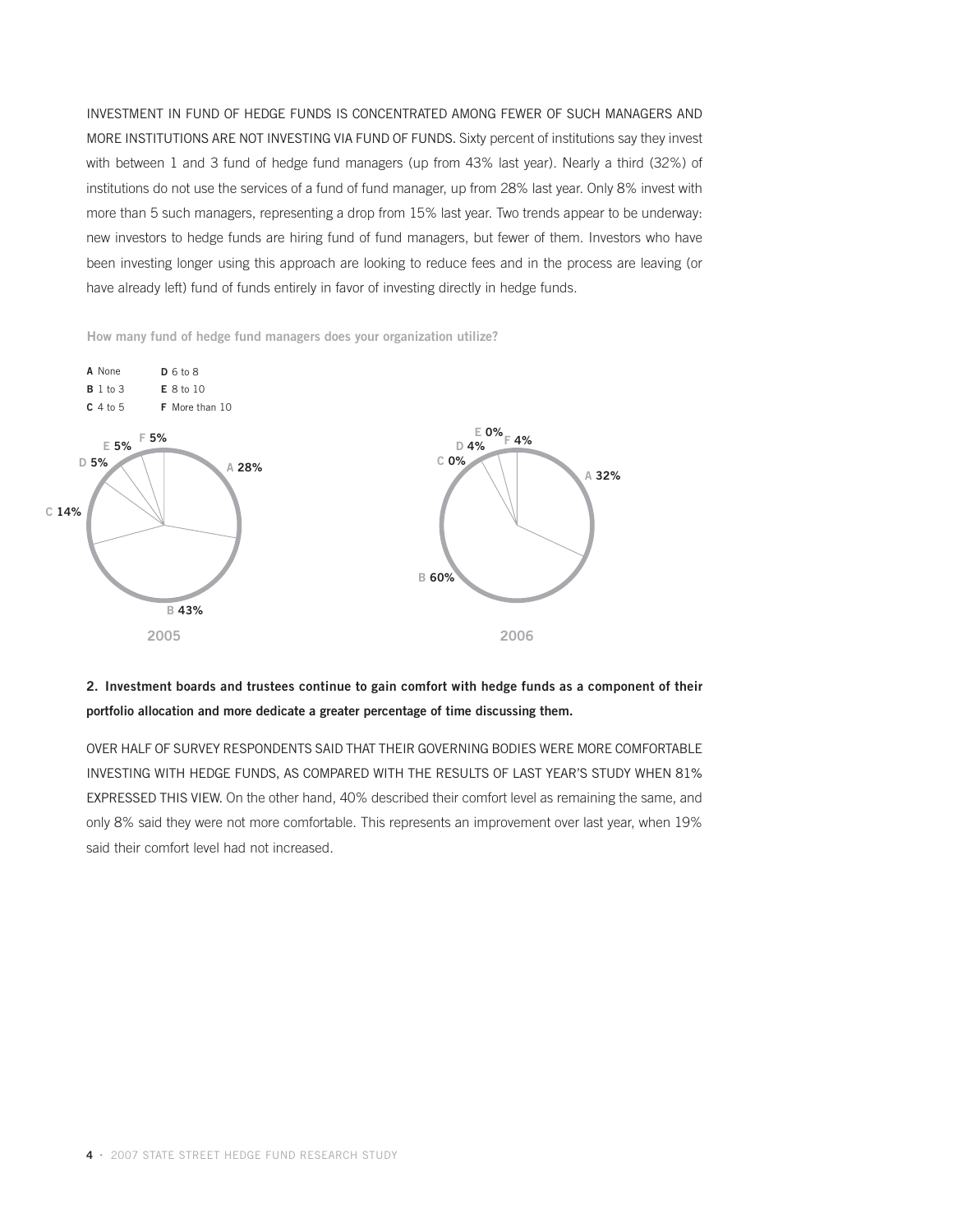**My governing body is more comfortable with investing in hedge funds now as opposed to 12 months ago (select one).**



EIGHTY PERCENT OF GOVERNING BOARDS SPEND MORE THAN 10% OF THEIR TIME DISCUSSING ALTERNATIVE INVESTMENTS. Well over half (60%) spend 15% or more of their time on these investments. This represents a substantial increase over last year, when less than two-thirds (63%) said they spent more than 10% of their time and only about half (52%) spent 15% or more of their time discussing alternative strategies.

**What percentage of your governing body's time do you estimate is spent discussing alternative investments?**



<sup>\*</sup>Data for answer 'C' not applicable in 2005.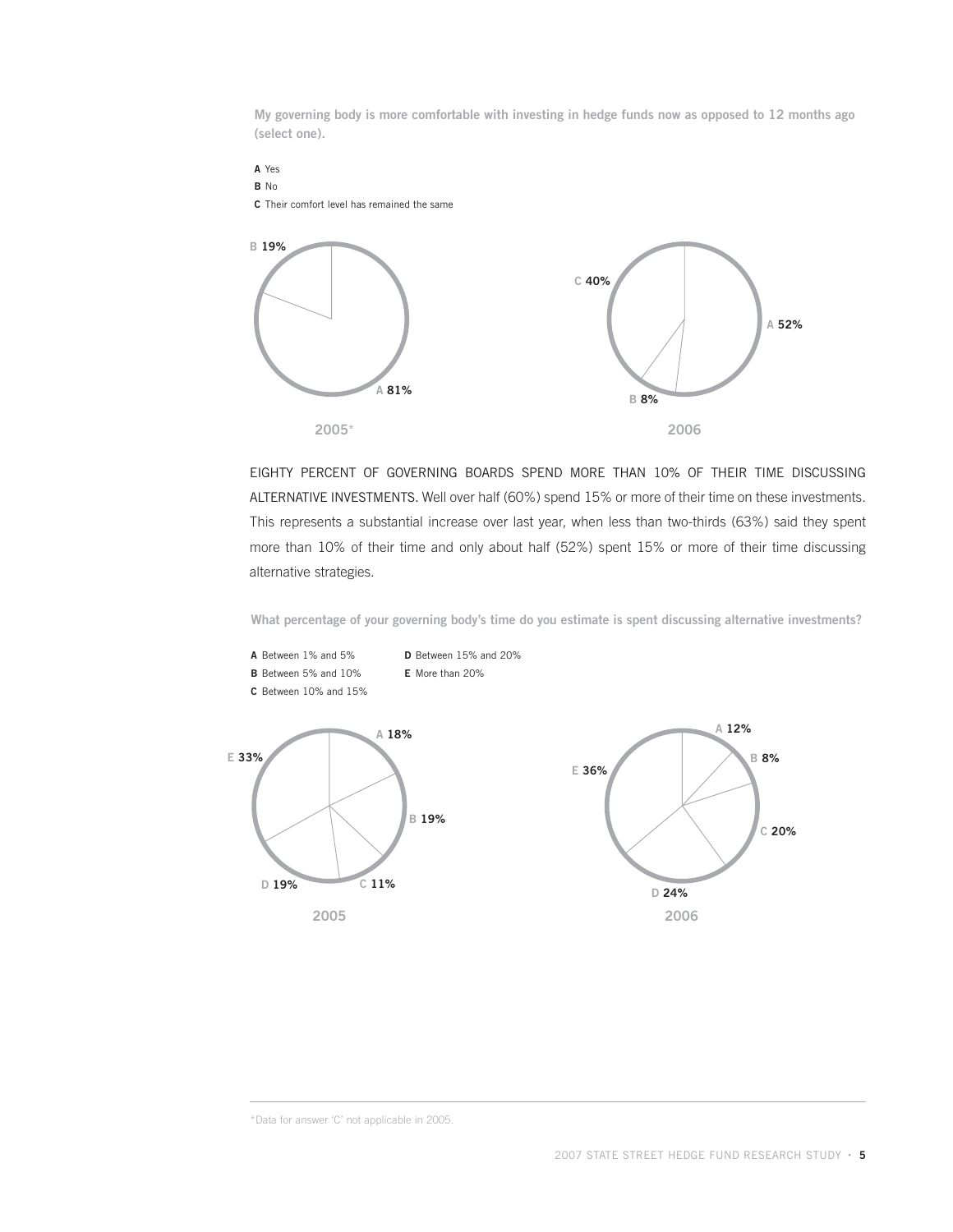#### **3. Investment boards plan to focus on enhancing risk management programs.**

HALF OF INSTITUTIONAL INVESTORS SAID THAT THE NEGATIVE FINANCIAL EFFECTS THAT RECENT HIGHLY PUBLICIZED HEDGE FUND MANAGER DEBACLES HAVE HAD ON INSTITUTIONAL PORTFOLIOS HAVE PROMPTED THEM TO CALL FOR A MORE ROBUST RISK MANAGEMENT PROGRAM. Nearly half (46%) said they will require additional analysis and reporting from hedge fund managers. The same number said they will increase the rigor of their ongoing due diligence practices. Over a third (38%) said they will require greater transparency of information from hedge fund managers.

Overall, increased focus will be placed on risk and reporting, but few institutions (4%) plan to add to staff to address these concerns. More (17%) will increase use of third-party resources for due diligence, fund screening and/or investment recommendations.

Despite their concerns, only 4% of respondents indicate that they will reconsider their plans for greater allocations to hedge fund strategies.



**A number of pensions, foundations, endowments, insurance companies and fund of hedge fund managers have been financially impacted by recent highly publicized hedge fund manager debacles. How will this affect the way your governing body and portfolio managers view and manage your hedge fund portfolio? (select all that apply)**

- **A** They will call for a more robust risk management program
- **B** They will require additional analysis and reporting from their hedge fund managers
- **C** They will increase the rigor of their ongoing due diligence practices
- **D** They will call for greater transparency from their hedge fund managers
- **E** They will increase their use of third-party sources for due diligence, fund screening and/or investment recommendations
- **F** They will be leery of investing in multi-strategy funds
- **G** They will be more apt to invest in funds of hedge funds vs. multi-strategy funds
- **H** They will reconsider targets for increased allocation
- **I** They will add more individuals to their in-house staff dedicated to hedge funds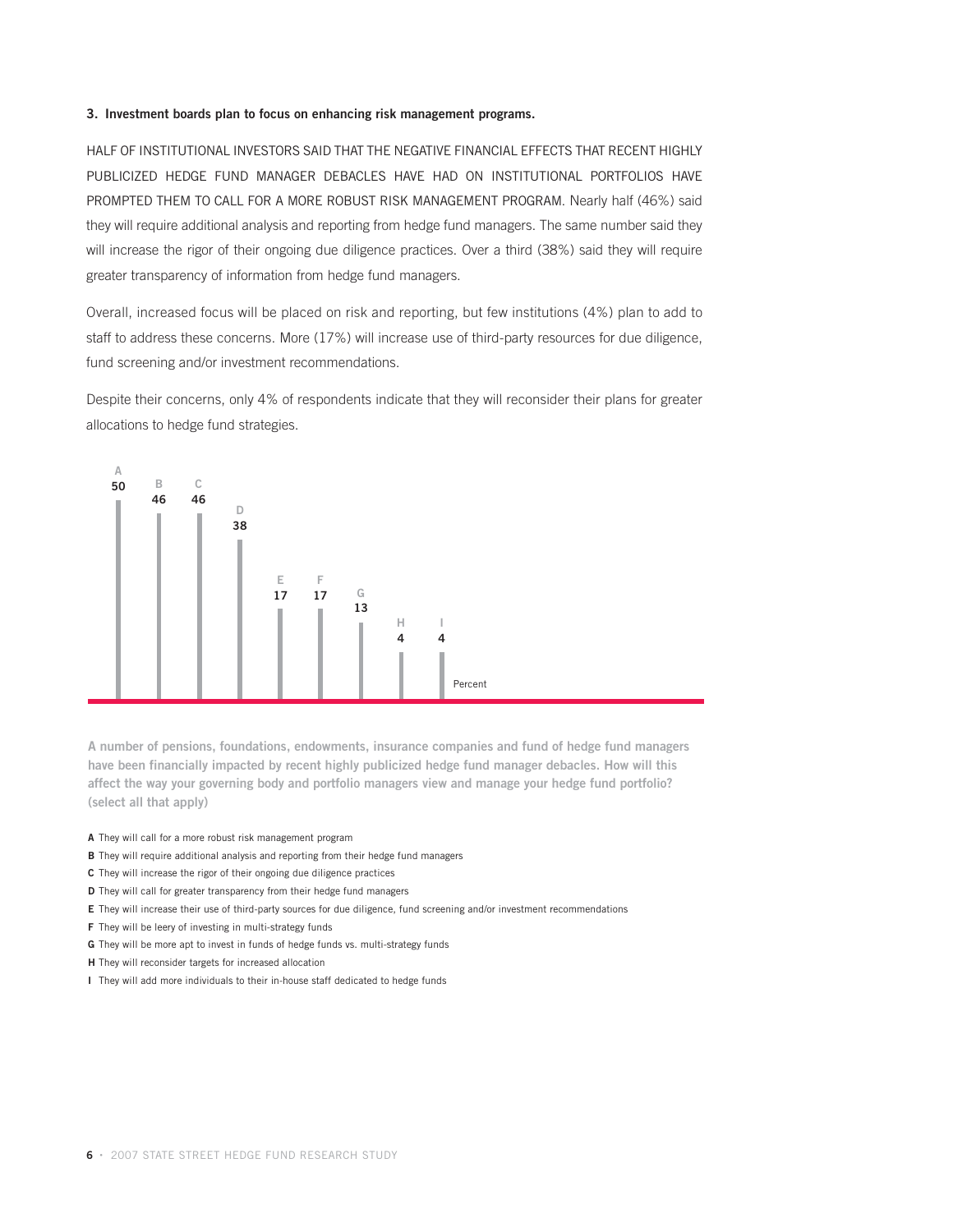#### **4. Risk management approach and framework are investment boards' primary concerns in terms of the tools and talent dedicated to alternative investment portfolios.**

NEARLY HALF (48%) OF INSTITUTIONS INDICATED THEIR IN-HOUSE RISK MANAGEMENT TOOLS/ANALYSIS COULD BE MORE ROBUST. Some acknowledged that their governing body doesn't understand alternative investments well enough (22%) and that staff dedicated to managing and monitoring the portfolio is either too small (17%) or lacks experience (9%).



**What is your governing body's primary concern regarding your in-house team/tools dedicated to your alternative investment portfolio?** 

**A** Risk management tools/analysis could be more robust

**B** Our governing body doesn't understand alternative investments well enough

**C** Staff dedicated to managing and monitoring the portfolio is too small

**D** Staff dedicated to managing and monitoring the portfolio lacks enough experience

**E** Staff hasn't dedicated enough time to managing and monitoring the portfolio in the past

**F** Other

A MAJORITY OF INSTITUTIONS FIND IT DIFFICULT TO GAIN A COMPREHENSIVE VIEW OF RISK AMONG THEIR HEDGE FUND PORTFOLIOS. Nearly two-thirds (64%) agreed they found it problematic to aggregate risk statistics provided by all of their hedge fund holdings. Slightly more than a quarter (28%) said they didn't consider it problematic and 8% were unsure.

Improvements to the ways hedge funds account for risk are being demanded by their investors. Tools, methods, and best practices will develop over time as hedge fund products become a tried-and-true staple of pension portfolios. Asset owners will push hedge fund managers and thirdparty service providers, such as administrators, to develop and deliver solutions.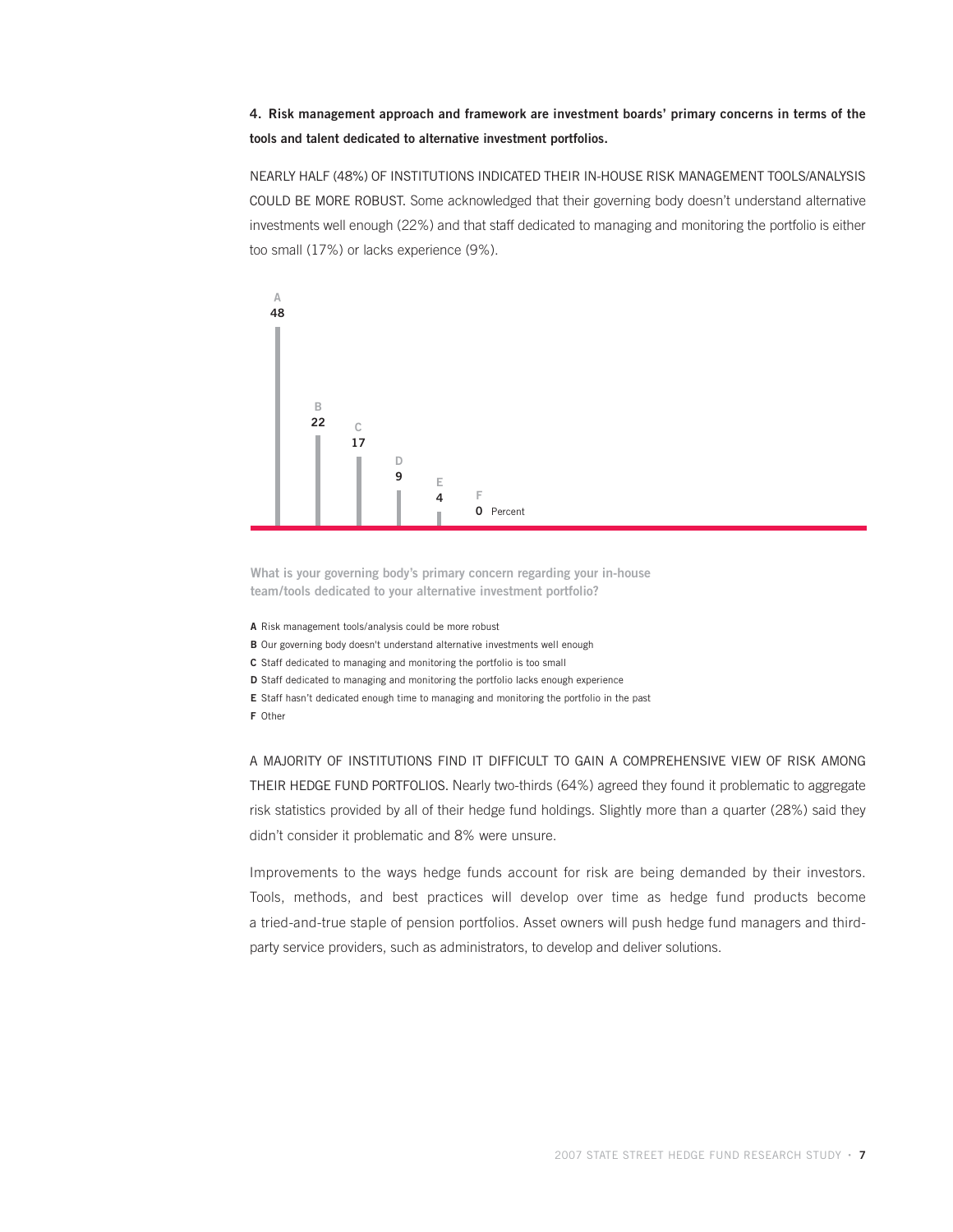**Each hedge fund has a unique way of measuring, managing and reporting risk. Does your organization find it problematic to aggregate the risk statistics provided by all of the hedge funds in your portfolio?**



A MAJORITY ALSO AGREE THAT OBTAINING AN ACCURATE VALUATION OF HEDGE FUND HOLDINGS IS CHALLENGING. Nearly two-thirds (64%) of responding institutions said that accurately valuing their hedge fund holdings is problematic. More than a third (36%) didn't think so. For those who have concerns about pricing of hedge fund investments, however, more than half (53%) were concerned that the reason holdings may not be accurately valued is because the general partner is solely responsible for the valuation. Nearly half (47%) said their concern was that their hedge fund managers did not employ an independent administrator. Other concerns included lack of external audits (27%) and lack of SEC registration (20%).

**We believe that accurately valuing our hedge fund holdings can be problematic.**



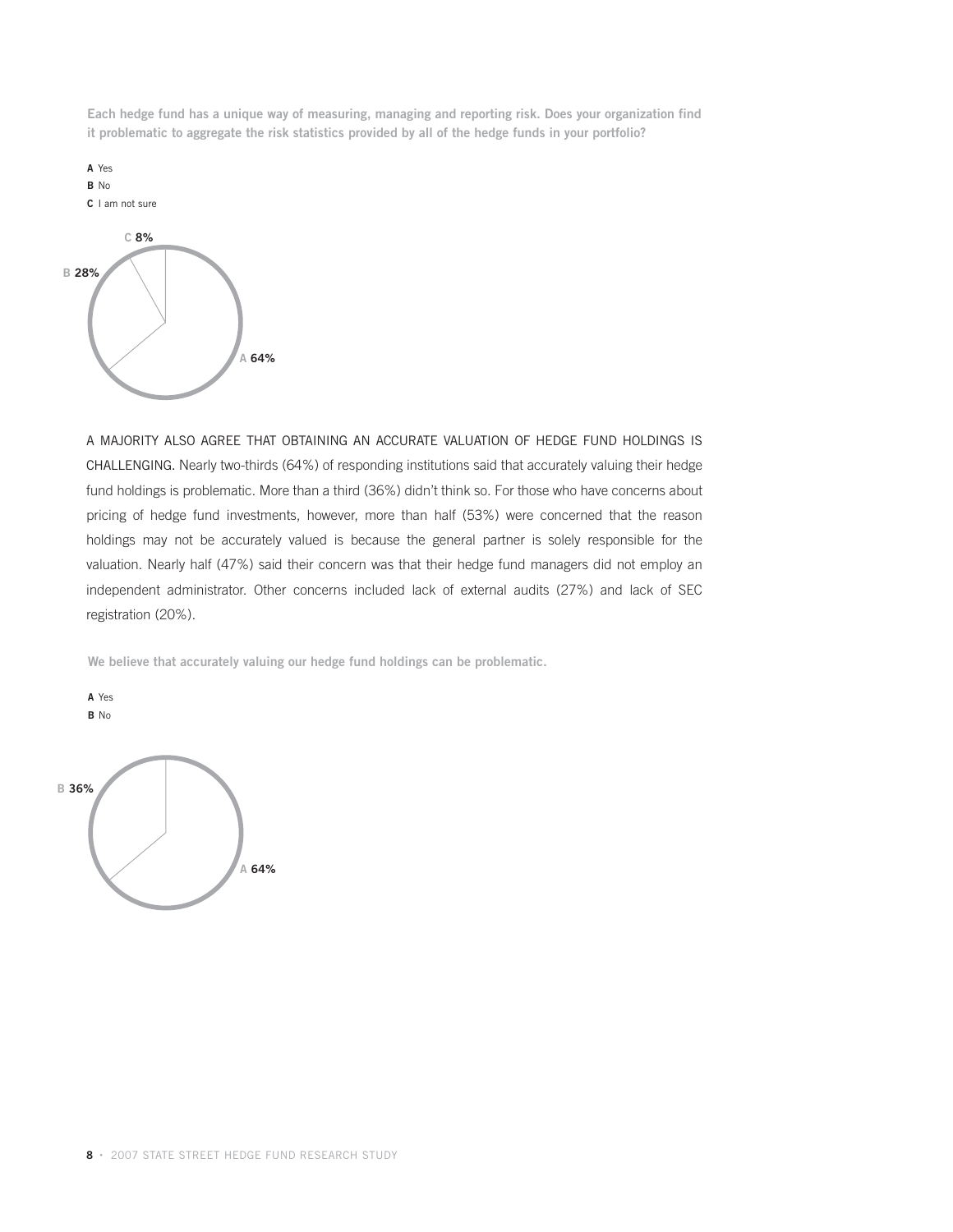For those who concurred that accuracy of hedge fund valuations can be problematic, the following rationales were stated:



**The holdings may not be accurately valued because (select all that apply):**

- **A** The general partner is solely responsible for the valuation
- **B** There is not an independent administrator

**C** There is no external audit performed **D** The advisor is not SEC registered **E** Other

HIGH FEES OFFSETTING RETURNS WERE DEEMED THE SINGLE GREATEST THREAT TO HEDGE FUND INVESTING, WITH 32% OF RESPONDING INSTITUTIONS INDICATING THIS VIEW. Asset owners will likely begin to force fee compression for all but the most successful funds.

Among other threats, headline risk (20%) and investment loss (20%) go hand in hand, as losses from hedge funds often lead to media coverage. Too high a correlation with traditional markets was also among the threats cited (16%), reflecting rising concerns about paying "alpha" fees for "beta" returns.

**My organization views the single greatest threat to hedge fund investing as:**

- **A** Fees are so high they offset investment gains disproportionately
- **B** Headline risk
- **C** Investment loss



- **D** Too high a correlation with traditional markets
- **E** Flat fund return
- **F** Too much volatility\*

\*No respondents selected 'F'.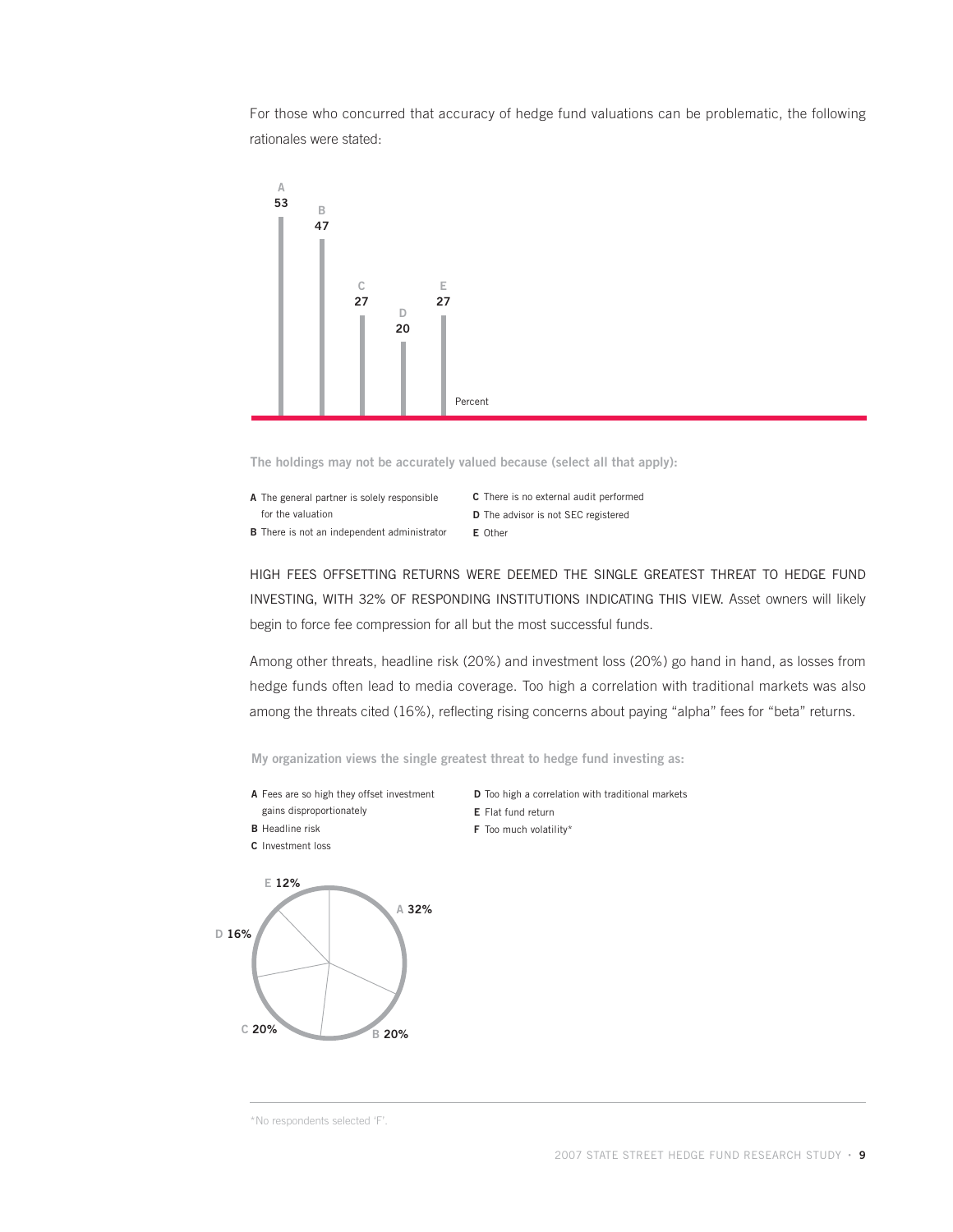## **5. Several recurring themes were echoed in institutional investors' views on the results of hedge fund allocations and the greatest challenges they may face in the coming year with regard to those allocations.**

THREE-QUARTERS (74%) OF INSTITUTIONAL INVESTORS SAY THAT THEIR HEDGE FUND RESULTS HAVE MATCHED THEIR EXPECTATIONS REGARDING PORTFOLIO DIVERSIFICATION BENEFITS. That's down from a full 100% who expressed this view last year. Matching investors' expectations in the area of volatility management was also more challenging this year with 65% of investors saying they were satisfied with hedge funds' role in reducing their portfolio's overall volatility.

On the other hand, hedge funds got higher marks for increasing absolute portfolio returns this year—the ultimate test—with 65% saying their hedge fund investments matched their expectations with regard to raising the absolute return of their portfolios (versus 57% last year).



**Our actual historical hedge fund results have matched our expectations with respect to (select all that apply):**

- **A** Achieving portfolio diversification
- **B** Raising my portfolio's absolute return
- **C** Lowering my overall portfolio's volatility

Respondents noted the two greatest challenges they believed they faced in the coming year with respect to their alternative investments. Most cited challenges include:

- · Returns and finding "alpha"
- · Acceptable fees
- · Risk measurement and analysis
- · Transparency and disclosure
- Maintaining comfort level
- Finding "good" managers to invest with when increasing hedge fund allocations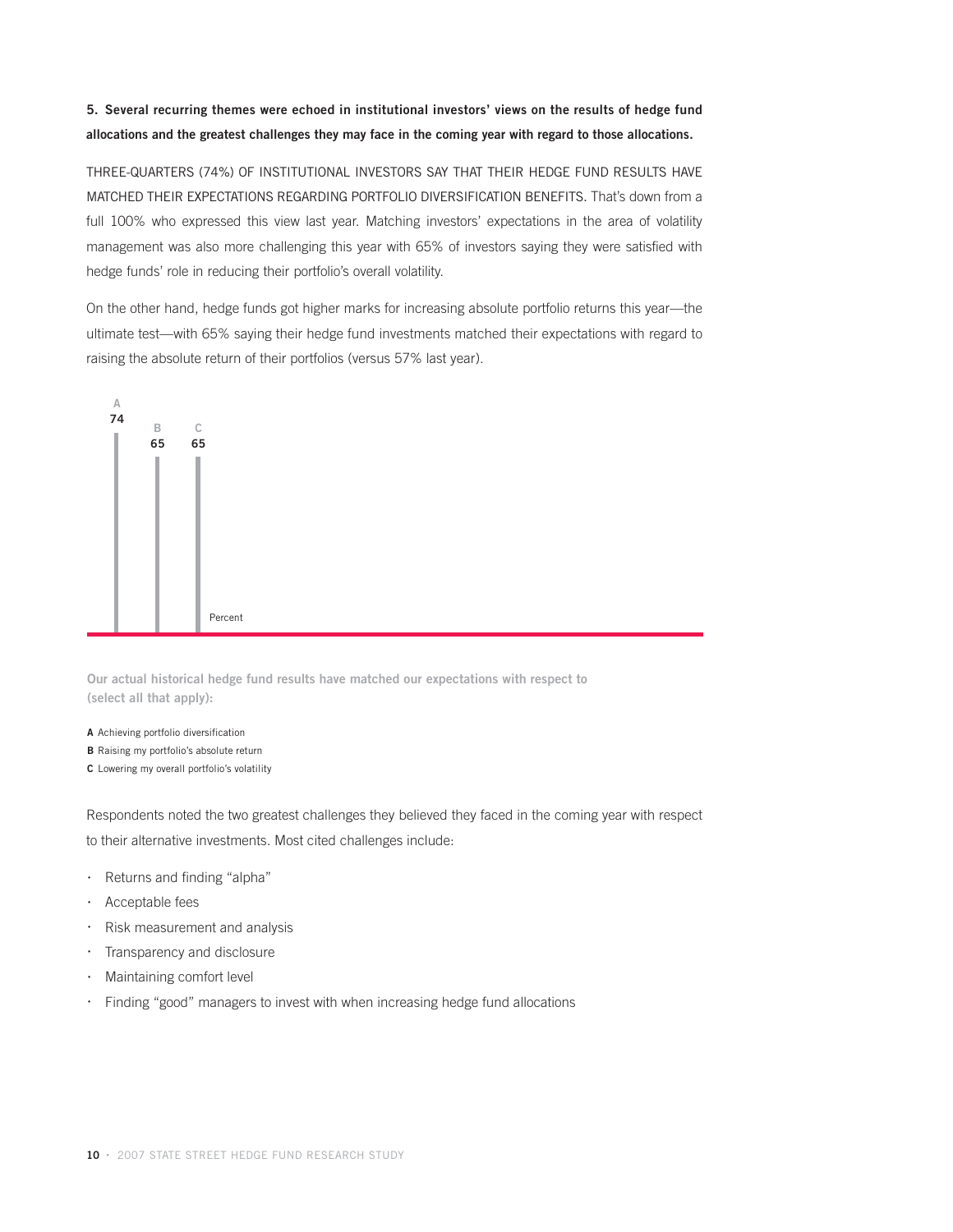## Contact Information

## **If you have questions regarding the hedge fund study, please contact:**

**Megan Green** State Street Corporation +1 617 664 7880 megreen@statestreet.com

#### **For media inquiries, please contact:**

**Carolyn Cichon** State Street Corporation +1 617 664 8672 ccichon@statestreet.com

**For more information regarding the Global Absolute Return Congress, please contact: David Stewart** Executive Director Global ARC +1 647 885 8887 david@global-arc.net